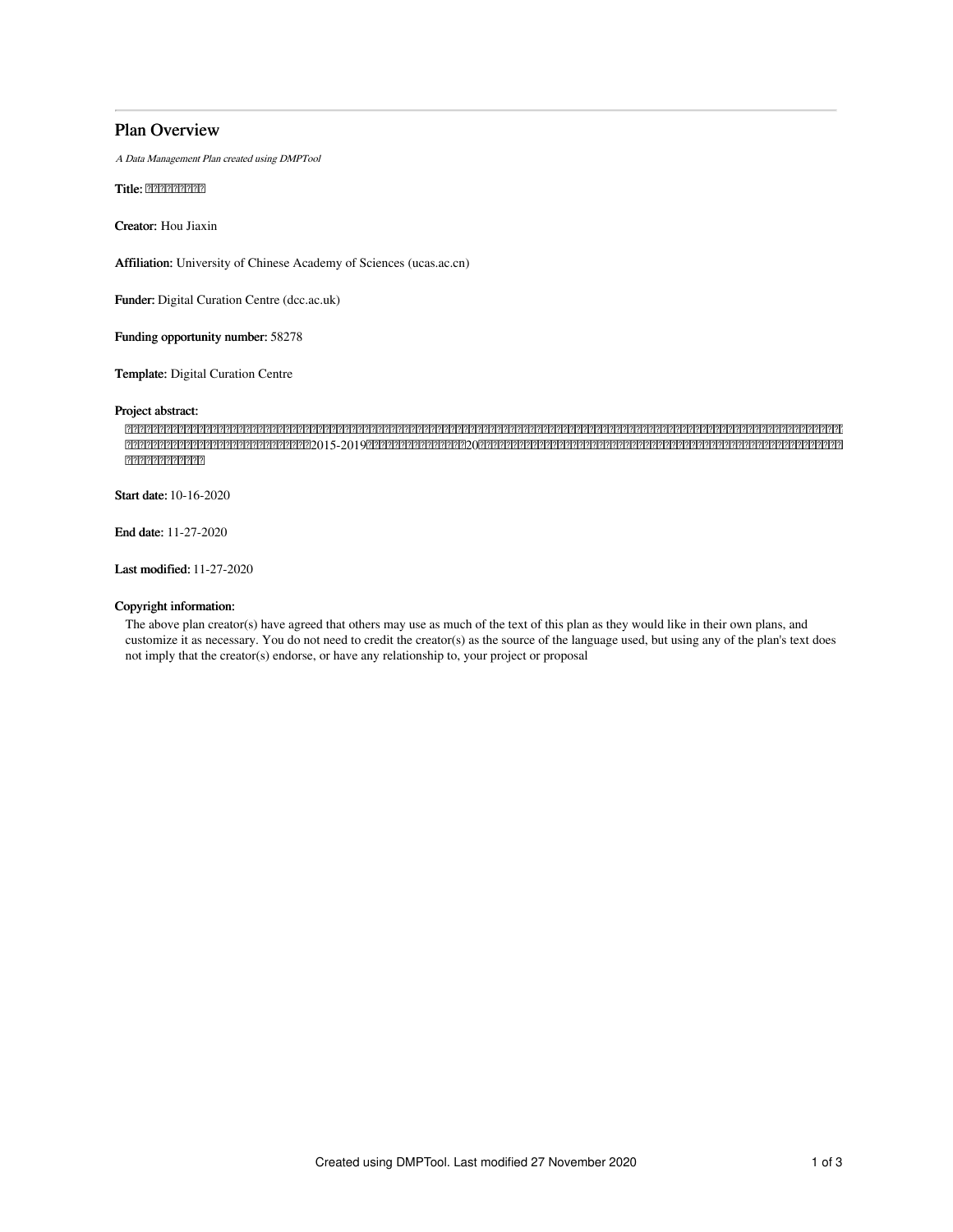## ??????????????

#### Data Collection

#### What data will you collect or create?

How will the data be collected or created? 2222222222222Python22222222222222222

#### Documentation and Metadata

What documentation and metadata will accompany the data? 62015-20192015-20192015-20192015-20191002019 2222222222222

#### Ethics and Legal Compliance

How will you manage any ethical issues? 2222222222222222222222222222222222

How will you manage copyright and Intellectual Property Rights (IP/IPR) issues? 2222222222222222222

#### Storage and Backup

How will the data be stored and backed up during the research? 

How will you manage access and security?  $777777777$ 

#### Selection and Preservation

Which data are of long-term value and should be retained, shared, and/or preserved? 

What is the long-term preservation plan for the dataset? Figshare

#### Data Sharing

How will you share the data? Figshare

Are any restrictions on data sharing required? 

Responsibilities and Resources

Who will be responsible for data management? 

What resources will you require to deliver your plan?